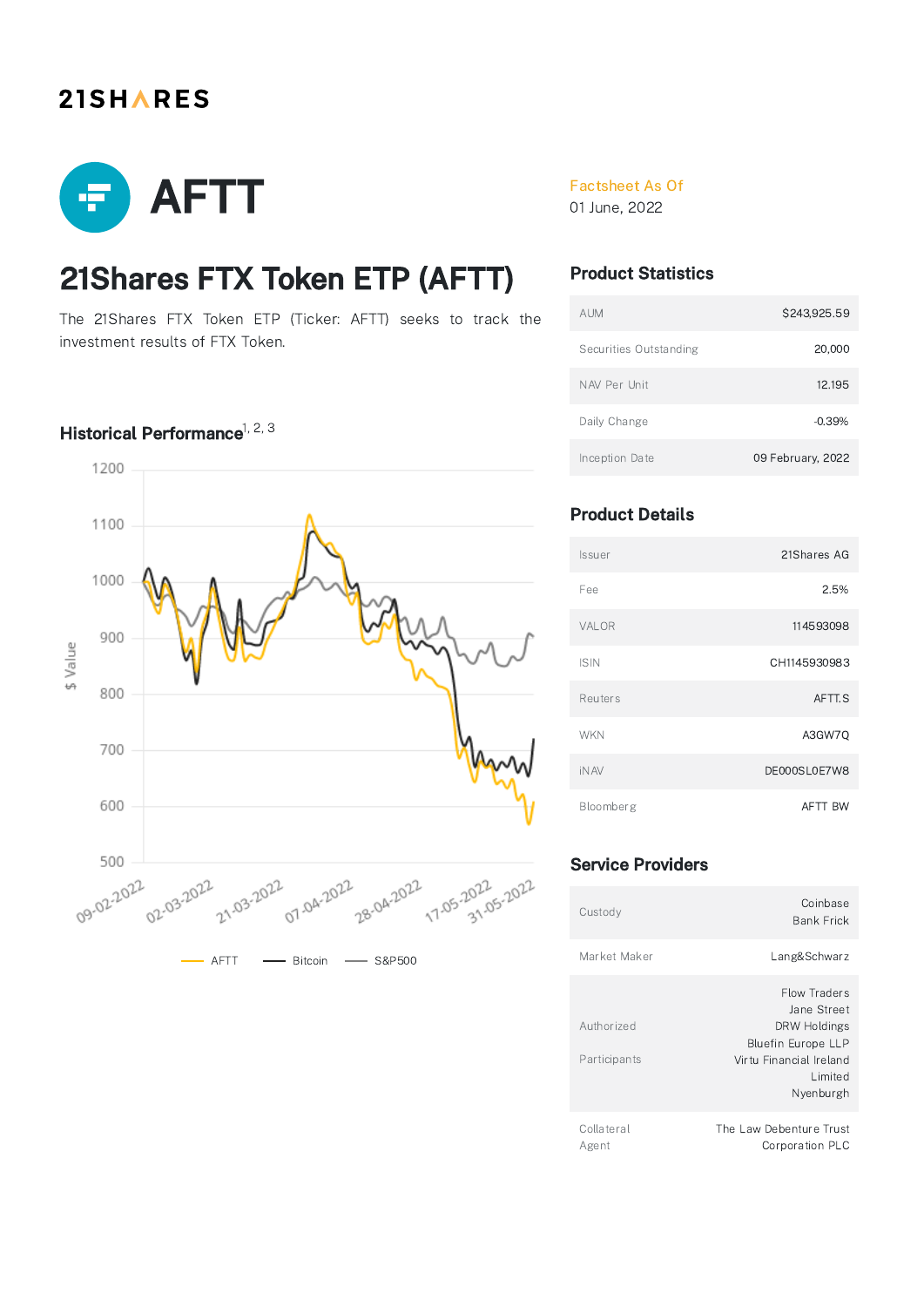## **21SHARES**



#### Securitization

21Shares ETP is accessible like stocks on a major exchange with no special set up needed.



#### Simplicity

Plain vanilla structure with performance directly linked to FTX Token without leverage.



#### Collateralization

21Shares holds the underlying crypto assets in cold storage equal to 100% of the value of the notes at all times.



#### Safety

Institutional grade security and custody solution using a variety of safety measures including cold-storage, multiple private keys, whitelisting and audit trails.

Factsheet As Of

01 June, 2022

## About 21Shares

Perfectly Swiss, with all the perks.

21Shares is the world's largest issuer of crypto exchange-traded products (ETPs).

Our aim is to make purchasing crypto more accessible and efficient. The 21Shares suite of ETPs has simplified access to crypto for both institutional and retail investors in the traditional finance community.

21Shares AG is based in Zug,Switzerland. With its traditions of international neutrality, national sovereignty and regulatory stability, we believe this is the best jurisdiction in the financial world. You can count on Switzerland's privacy, neutrality, and stability when making your crypto investments.

### Historical Monthly Performance $^3$

|      |  |                     | Jan Feb Mar Apr May Jun Jul Aug Sep Oct Nov Dec YTD |  |  |  |  |
|------|--|---------------------|-----------------------------------------------------|--|--|--|--|
| 2022 |  | 12.4% -21.9% -26.8% |                                                     |  |  |  |  |

1) The chart reflects value of a hypothetical \$1000 investment at the inception of the ETP with 2.5% per annum fee deducted, as of 01 June, 2022. 2) Market prices sourced from AlphaVantage, Yahoo Finance and CryptoCompare. 3) Performance calculated using back-tested data and is for illustration only. This illustration does not reflect any transaction costs or expenses. Past performance does not guarantee future results.